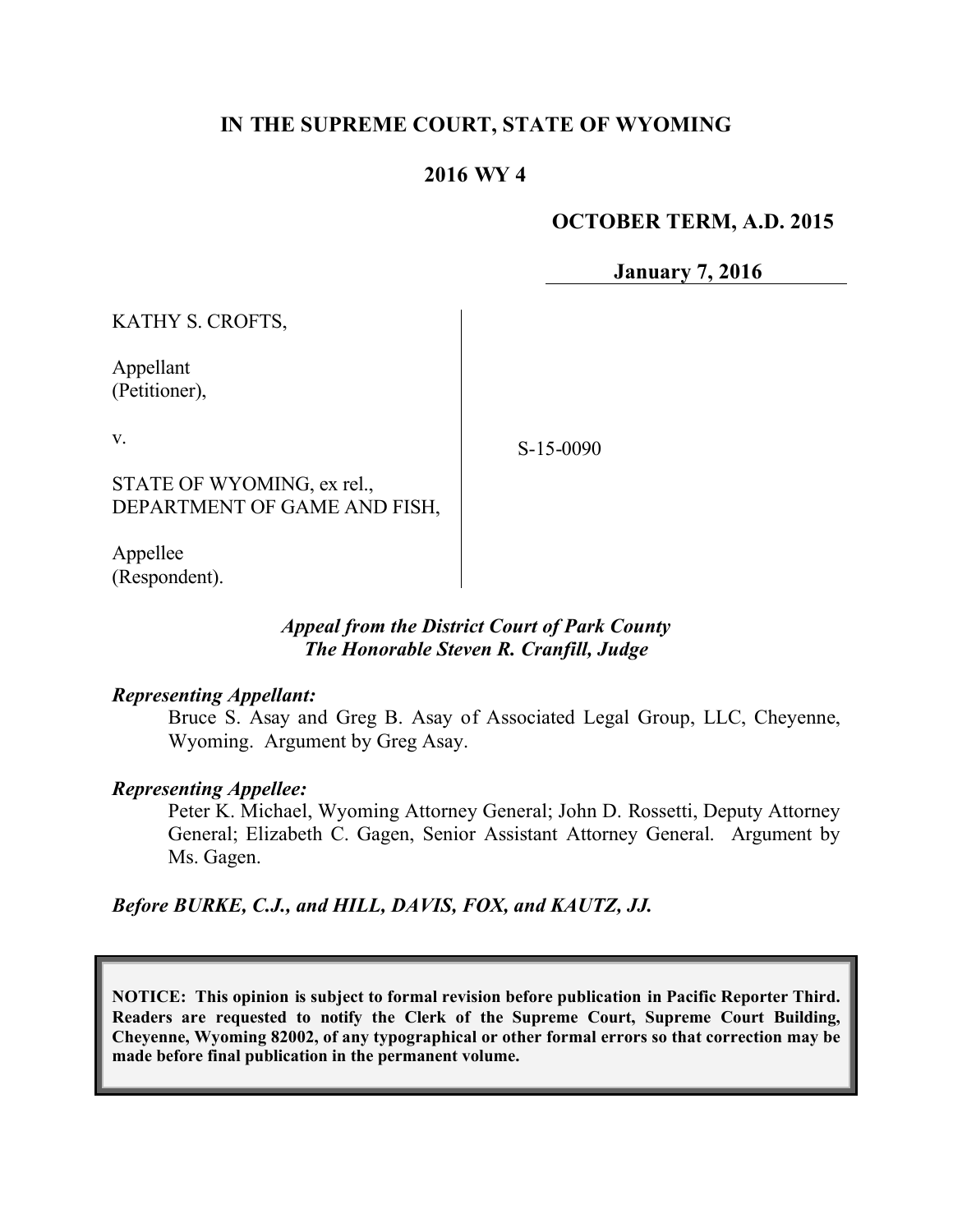### **FOX, Justice.**

[¶1] Kathy Crofts appeals from the Office of Administrative Hearings' (OAH) finding that good cause supported two suspensions and her dismissal by the Wyoming Game and Fish Department (Game & Fish). Ms. Crofts claims she was denied pre-deprivation due process and that the OAH did not have jurisdiction to hear her case because her supervisors did not have authority to issue her suspensions. Ms. Crofts did not raise these issues below. We conclude her due process claim is not of such a fundamental nature that it may be raised for the first time on appeal, and that, because the question of her supervisors' authority is not jurisdictional and was not raised below, we will not hear it now. We affirm.

## *ISSUES*

[¶2] 1. May Ms. Crofts raise the issue of deprivation of her procedural due process rights for the first time on appeal?

2. Did the OAH lack jurisdiction over Ms. Crofts' personnel appeal?

# *FACTS*

[¶3] Kathy Crofts was a long-term Game & Fish employee. At all relevant times, Ms. Crofts was a wildlife investigator based in Cody, and was entitled to the protections provided to full-time, permanent employees by the State of Wyoming's Personnel Rules.

[¶4] Ms. Crofts was issued a one-day suspension without pay on October 13, 2011. That suspension was based upon Ms. Crofts' insubordinate behavior during a September 8, 2011, mid-term performance evaluation meeting with her immediate supervisor, Mike Ehlebracht, and other unprofessional behaviors that Mr. Ehlebracht had addressed during that meeting (including improperly completed travel vouchers and Daily Activity Record (DAR) entries, rude behavior toward the public, and overtime misuse). Mike Choma, Mr. Ehlebracht's immediate supervisor, investigated the conduct and issued the notice of disciplinary suspension. The notice of suspension was hand-delivered at 4:00 p.m. on October 13 and Ms. Crofts served the suspension the next day.

[¶5] Ms. Crofts filed a grievance concerning the October 13, 2011, suspension on October 27, 2011. In that grievance, Ms. Crofts claimed that the suspension was issued without cause. She did not question the notice provided to her or Mr. Choma's authority to issue the suspension.

[¶6] On April 27, 2012, Game & Fish issued Ms. Crofts a three-day suspension, again without pay. This suspension arose from Ms. Crofts' behavior in conjunction with a joint investigation with U.S. Forest Service Special Agent Bragonier. Ms. Crofts and Special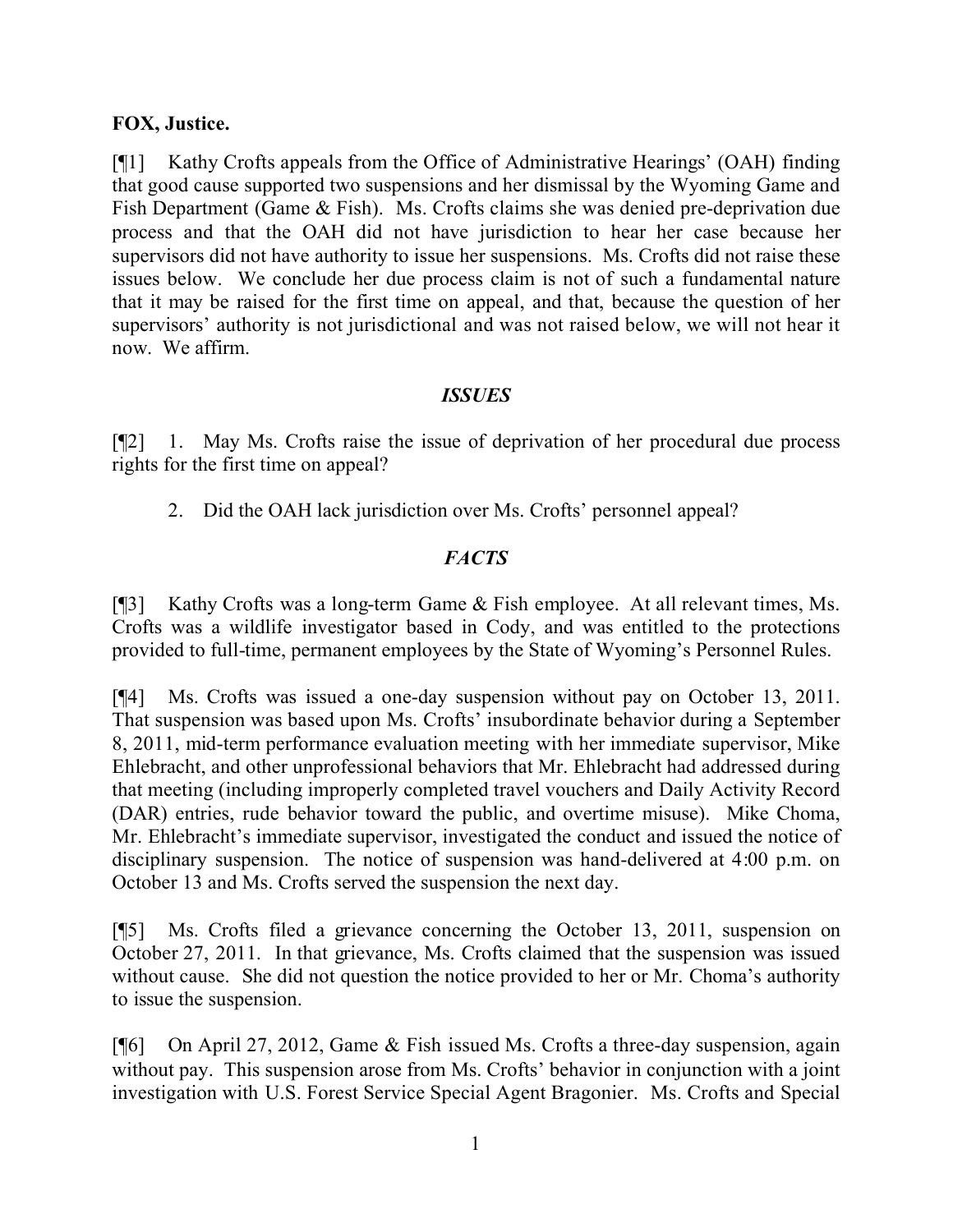Agent Bragonier had investigated a Wyoming outfitter regarding several alleged unlawful behaviors. Ms. Crofts and Special Agent Bragonier had agreed upon the violations to be charged in state court and those to be filed in federal court. Despite their understanding and contrary to their agreement, state citations were issued on two charges that effectively precluded the federal charges. When he confronted Ms. Crofts about this, she told Special Agent Bragonier that it was "luck" that the Park County Deputy Attorney chose to prosecute those charges. However, when Special Agent Bragonier questioned him, the attorney told him that Ms. Crofts had specified which state charges should be pursued and which could be dismissed. As a result, Special Agent Bragonier submitted a written complaint to Mr. Ehlebracht questioning Ms. Crofts' credibility and stating that he had no desire to work any further investigations with her.

[¶7] Mr. Ehlebracht investigated the complaint and concluded that Ms. Crofts had misled Special Agent Bragonier and then lied to him to cover it up. The three-day disciplinary suspension without pay was based upon the results of this investigation, past behaviors, and personnel rule violations. The letter notifying Ms. Crofts of the suspension was signed by Mr. Ehlebracht and delivered to Ms. Crofts on Friday, April 27, 2012. She began serving the suspension the following Monday.

[¶8] Ms. Crofts filed a grievance concerning the April 27, 2012, three-day disciplinary suspension on May 3, 2012. That grievance challenged the factual allegations contained in the suspension notice, and contended that the suspension was in retaliation for her filing the first grievance and charges of discrimination that she had previously filed before the Equal Employment Opportunity Commission. The grievance did not mention the notice provided to her or Mr. Ehlebracht's authority to sign the letter issuing the suspension.

[¶9] Ms. Crofts returned to work on May 3, 2012, and was immediately placed on administrative leave, this time with pay, and was given notice of intent to dismiss. John Kennedy, the Deputy Director of Internal Operations for Game & Fish, issued this notice of intent to dismiss Ms. Crofts based upon a number of items, including prior misconduct, unsatisfactory work performance history, incapacity to perform assigned duties, her likely inability to testify in future cases due to her disciplinary record, and her behavior surrounding the Ten Sleep case. Ms. Crofts' participation in the Ten Sleep case resulted in U.S. Fish and Wildlife Senior Special Agent Armstrong's complaints that "the success of the investigation was frequently in jeopardy due to [Ms. Crofts'] refusal to recognize [her] own faults and amend [her] behavior to what was expected . . ."; that Ms. Crofts incorrectly and inaccurately documented information in her reports; and stating that he would prefer not to work with her in the future.

[¶10] In addition, because of Ms. Crofts' prior suspensions, the attorney prosecuting the case determined that her testimony would raise *Giglio v. United States*, 405 U.S. 150, 92 S.Ct. 763, 31 L.Ed.2d 104 (1972) issues, bringing into question her credibility as a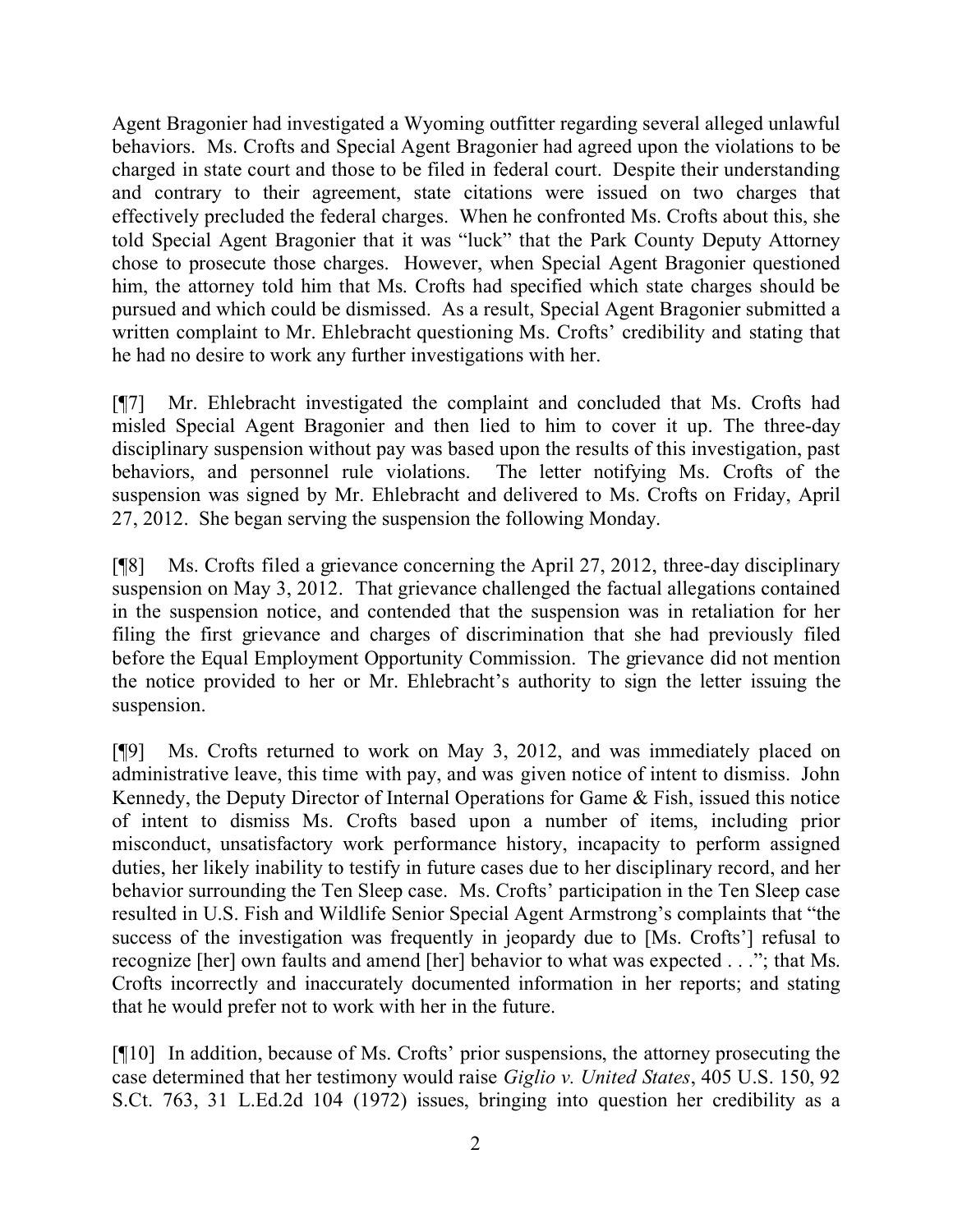witness, and thus, he elected not to call her as a witness in the trial, which was to be held in Casper. Ms. Crofts was advised by the attorney that she would not testify as a result of pending disciplinary matters. The day before trial was to start, Ms. Crofts left Cody, heading to Casper. At 8:30 that morning, Mr. Ehlebracht phoned the Cody office and got no answer; he then called Ms. Crofts' cell phone, spoke to her about the trial, and directed her to stay in Cody. She questioned his decision several times and did not tell him she was on her way to Casper. Mr. Ehlebracht emailed Ms. Crofts and got no response. He then called her again at 8:50 and asked where she was and what she was doing. At that time, Ms. Crofts admitted that she was three-and-a-half hours out of Cody en route to Casper. He told her to return to Cody and answer his email when she got there. She did not respond to the email until 2:59 p.m.

[¶11] On May 16, 2012, Ms. Crofts filed a written response to the notice of intent to dismiss in which she argued that the intent to dismiss was taken in retaliation for her complaint of a hostile work environment; her grievance concerning the October 13, 2011, disciplinary suspension; her discrimination and hostile work environment claim; and the decision of the state human resources manager to go forward with her grievance. She contended that her April 27, 2012, suspension was retaliatory, and that all of the disciplinary actions were instigated by Mr. Ehlebracht to set the stage for allegations of dishonesty and ultimately her termination. In addition, she contested the factual bases for the termination. On May 25, 2012, Mr. Kennedy issued his letter terminating Ms. Crofts' employment.

[¶12] Ms. Crofts timely appealed her dismissal to the OAH. In her Petition for Personnel Appeal Hearing before the OAH, Ms. Crofts alleged:

- a. That there is no cause for her dismissal, and that the grounds alleged for her dismissal were fabricated to provide otherwise non-existent cause for her dismissal.
- b. That the dismissal and disciplinary suspensions were taken in retaliation for:
	- i. Her having filed a formal complaint within the Department alleging hostile work environment sexual harassment.
	- ii. Her having grieved the October 13, 2011 Disciplinary Suspension without Pay.
	- iii. Her having filed a Charge of Discrimination pursuant to Title VII of the Civil Rights Act of 1964 on December 22, 2011.
	- iv. The April 4, 2012 decision of the Human Resources Manager to allow her grievance of the October 13, 2011 disciplinary action to go forward.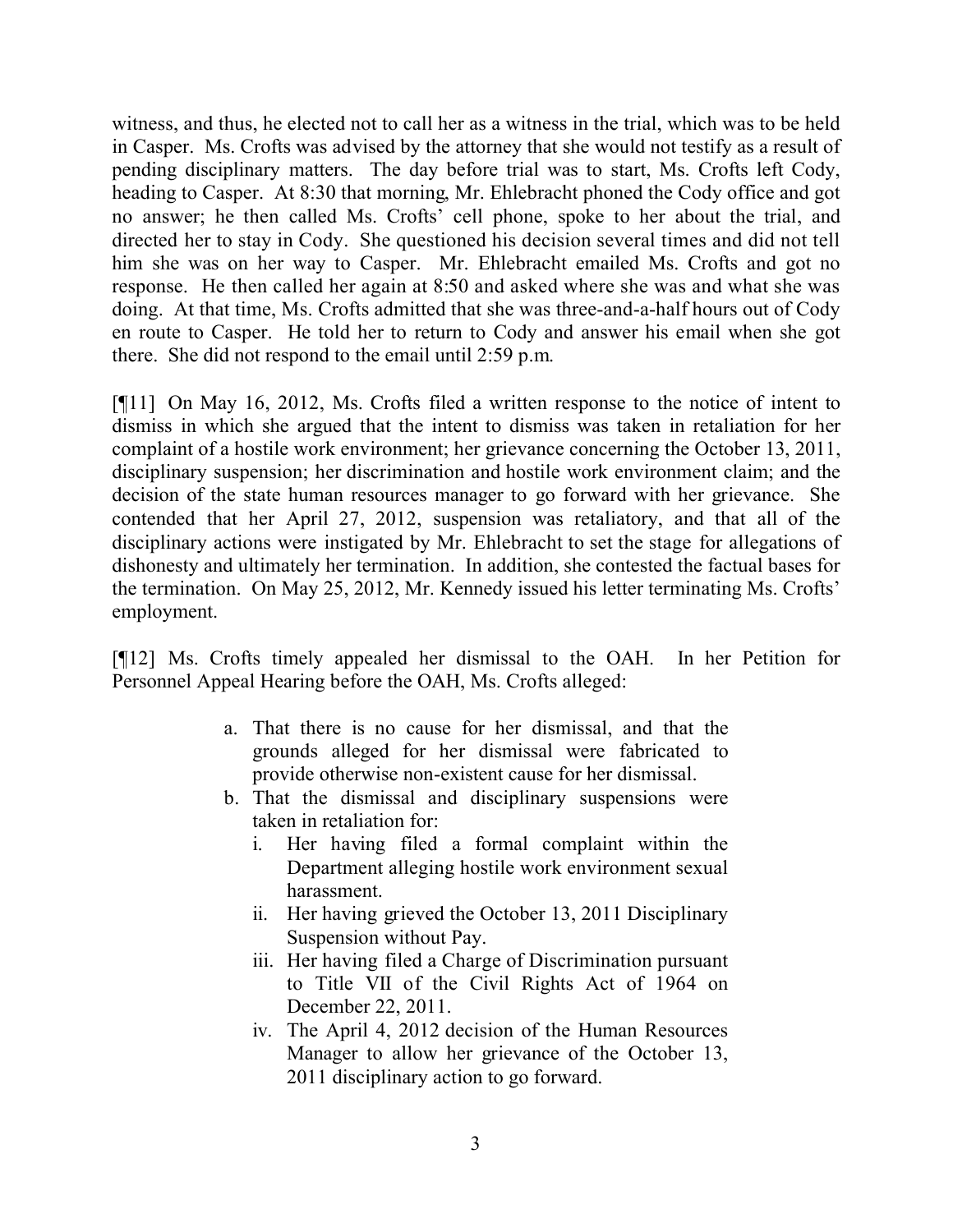- v. Her initial grievance of the April 27, 2012 Disciplinary Suspension without Pay.
- vi. Her alleging retaliation in her *Response to the Notice of Intent to Dismiss* and her grievance of the April 27, 2012 disciplinary action.
- c. That the retaliatory disciplinary actions including her discharge violate both Chapter 12, § 1 of the Personnel Rules for the State of Wyoming $[1]$  and Title VII of the Civil Rights Act of 1964.

In her prehearing memorandum/disclosures, she stated: "The sole issue is whether there was just cause for her termination<sup>[1]</sup> and "Petitioner does not anticipate any amendments to pleadings."

[¶13] The OAH held a week-long administrative hearing of Ms. Crofts' consolidated appeals of the three disciplinary actions (the October 13, 2011 suspension, the April 27, 2012 suspension, and the May 25, 2012 dismissal). The hearing examiner determined that "good cause" supported the disciplinary actions and that they were supported by substantial evidence.

[¶14] Ms. Crofts timely appealed the hearing examiner's decision to the district court, which affirmed the OAH findings. This appeal followed. She raises these issues:

> I. Did the agency action violate the Appellant's right to due process infringing on Appellant's fundamental rights including her right to pursue a career of her choosing?

> II. Did the hearing examiner lack jurisdiction to determine whether the agency had good cause, as the suspensions and termination of the Appellant were void ab initio?

# *DISCUSSION*

# *I. May Ms. Crofts raise the issue of deprivation of her procedural due process rights for the first time on appeal?*

[¶15] Wyoming Rule of Appellate Procedure 12.09(a) limits an appellate court's review of administrative action to "issues set forth in the petition and raised before the agency." Accordingly, we have routinely held that, with the exception of jurisdictional or certain fundamental issues, issues raised for the first time on appeal from an administrative

 $\overline{a}$ 

<sup>&</sup>lt;sup>1</sup> Chapter 12, Section 1 of the Personnel Rules in effect at the time relates to the grievance procedure. State of Wyoming Personnel Rules, ch. 12, § 1 (effective December 7, 2001).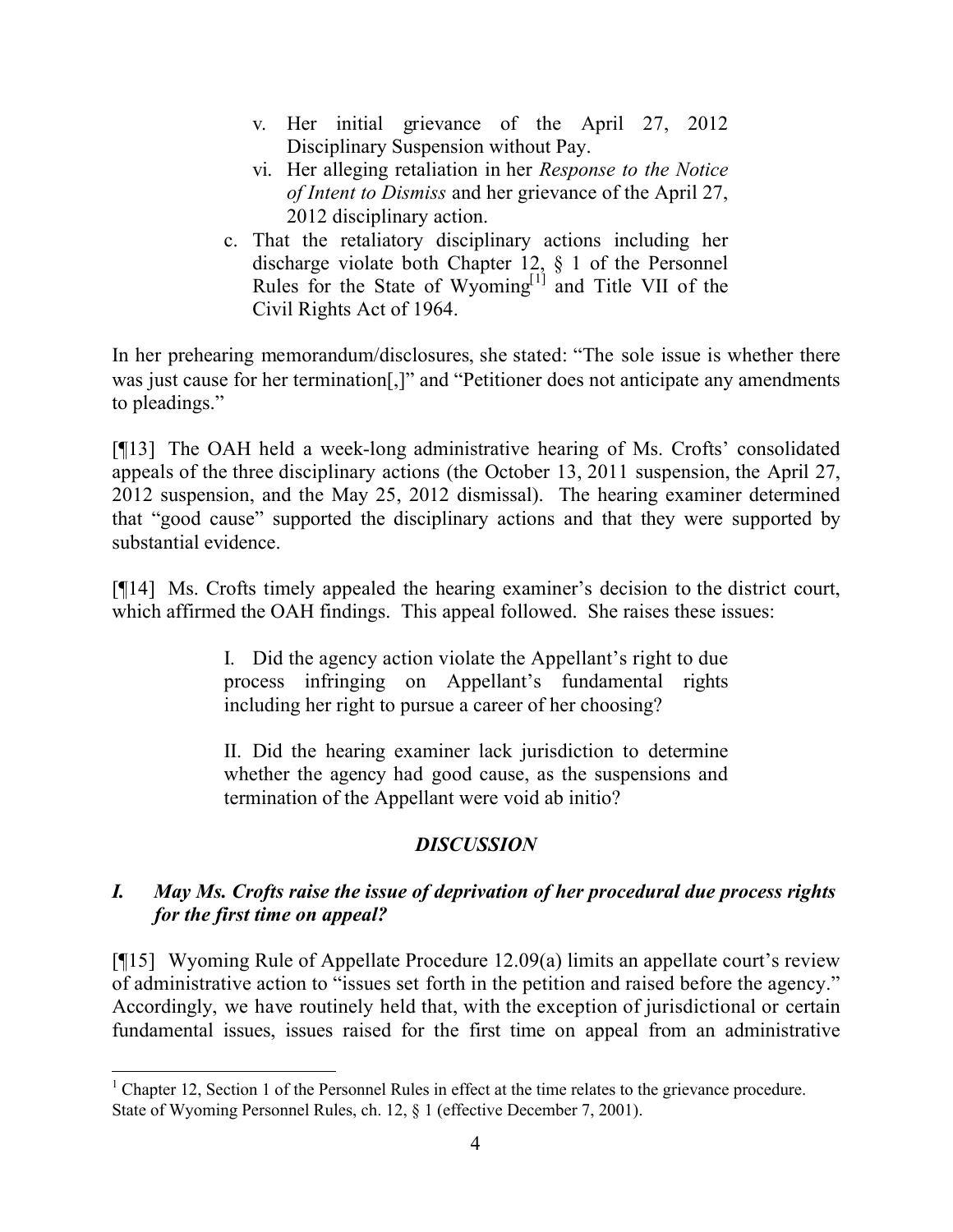decision will not be considered. *State ex rel. Dep't of Family Servs. v. Kisling*, 2013 WY 91, ¶ 14, 305 P.3d 1157, 1162 (Wyo. 2013); *BP Am. Prod. Co. v. Dep't of Revenue*, 2006 WY 27, ¶ 18, 130 P.3d 438, 462 (Wyo. 2006).

[¶16] Ms. Crofts argues that she raised the issue of deprivation of procedural due process at the administrative hearing, and that, to the extent she did not raise it, she was prevented from doing so by the OAH hearing examiner. Our review of the record reveals that Ms. Crofts did not raise the issue in her Petition for Personnel Appeal Hearing. In her petition, Ms. Crofts generally denied the factual allegations underlying her suspensions and dismissal; she claimed that the agency lacked cause and that the dismissal and suspensions were retaliatory. Ms. Crofts did not raise the procedural due process issue in her Prehearing Memorandum and Prehearing Disclosures, or in her proposed Findings of Fact, Conclusions of Law and Order.

[¶17] Prior to the OAH hearing, Game & Fish filed a motion in limine to restrict evidence at the hearing to the issues pled and contested by Ms. Crofts. In granting that motion, the hearing examiner noted that "Crofts did not file a formal response to the motion[,]" and concluded that "no procedural issues have been raised or pled by the parties and will not be considered at the hearing."

[¶18] Ms. Crofts argues that her testimony at the hearing on Mr. Ehlebracht's authority to issue disciplinary suspensions was sufficient to preserve her procedural due process issue. However, the testimony she cites has no relation to Ms. Crofts' contention that she was denied procedural due process. Rather, it goes only to the separate issue of authority to suspend, which we address below. We find no indication in the record that Ms. Crofts raised the issue of procedural due process at any time during the OAH proceedings.

[¶19] "This court has taken a dim view of a litigant trying a case on one theory and appealing it on another. . . . Parties are bound by the theories they advanced below." *Davis v. City of Cheyenne*, 2004 WY 43, ¶ 26, 88 P.3d 481, 490 (Wyo. 2004) (citation omitted). There is a sound basis for our general rule "that we will not consider claims raised for the first time on appeal." *Id.* We follow this rule because "it is unfair to reverse a ruling of a trial court for reasons that were not presented to it, whether it be legal theories or issues never formally raised in the pleadings nor argued to the trial court." *Basic Energy Servs., L.P. v. Petroleum Res. Mgmt., Corp.*, 2015 WY 22, ¶ 28, 343 P.3d 783, 791 (Wyo. 2015) (quoting *Bredthauer v. TSP*, 864 P.2d 442, 446-47 (Wyo. 1993)). "This rule is equally applicable to appeals from administrative decisions as to those from district courts." *Kisling*, 2013 WY 91, ¶ 14, 305 P.3d at 1162 (citation omitted). "[O]rderly procedure and good administration require that objections to the proceedings of an administrative agency be made while it has the opportunity for correction in order to raise issues reviewable by the courts." *Id.* (citation omitted).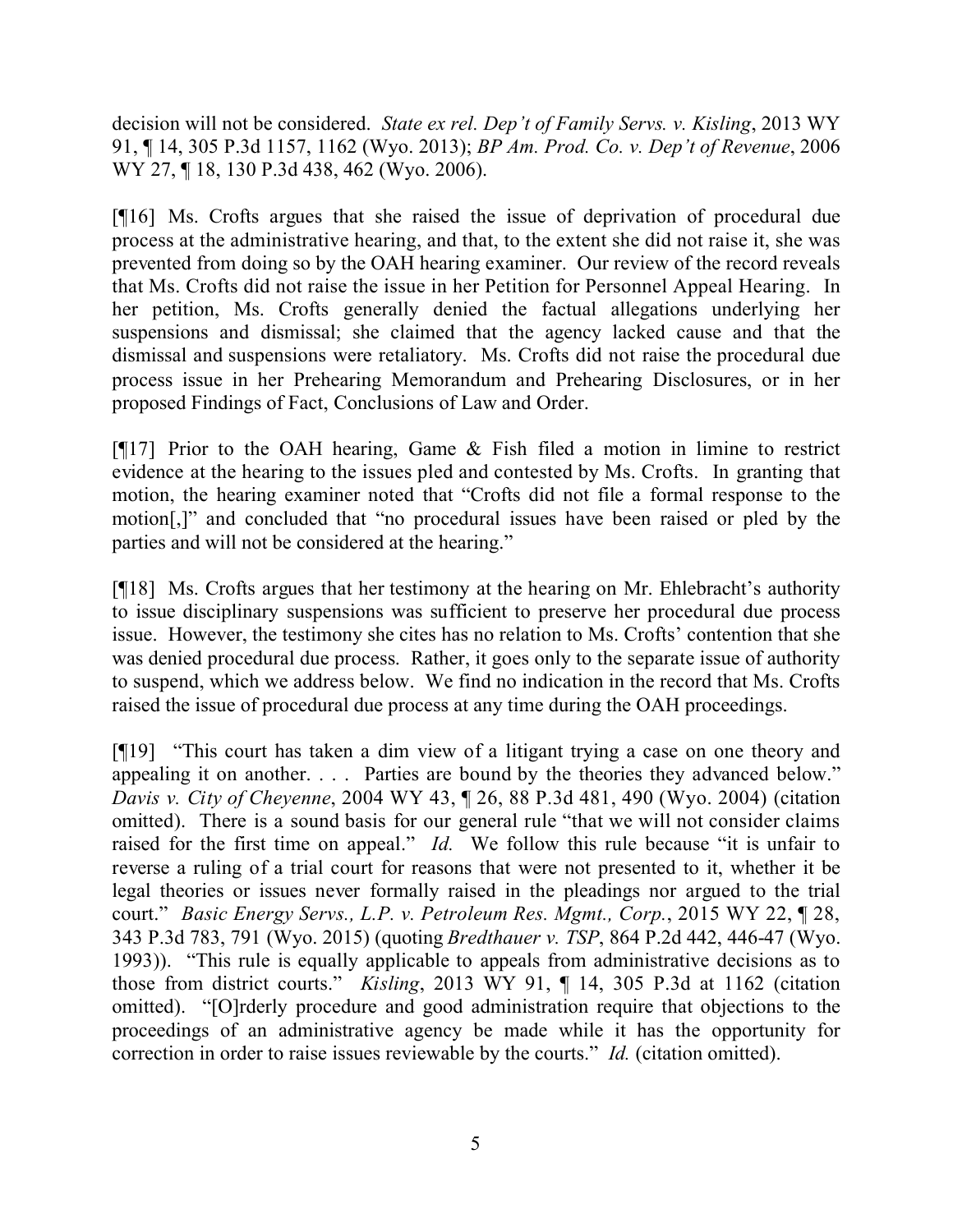[¶20] Ms. Crofts argues that the issue "is of such a fundamental nature that it must be considered" even though it is raised for the first time on appeal, citing *Kordus v. Montes*, 2014 WY 146, ¶ 10, 337 P.3d 1138, 1141 (Wyo. 2014). Ms. Crofts equates fundamental rights, which she claims to be at issue here, with issues that are of "such a fundamental nature" they must be considered on appeal. *Id*. The fundamental rights at issue in her case, Ms. Crofts contends, are her right to due process, to her protected property interest in continued employment, to pursue a livelihood, to pursue a common calling, and to ply her chosen trade. These rights fall into two categories: her property interest in continued employment, and her liberty interest in her good name.

[¶21] Game & Fish contends the only issue implicated in Ms. Crofts' allegation that she was not provided with pre-deprivation notice and a hearing is the issue of procedural due process, which is not a fundamental right. Game & Fish points out that the full postdeprivation hearing resulted in a finding that Ms. Crofts did in fact engage in the misconduct alleged by Game  $\&$  Fish, and it contends it is that determination that has interfered with Ms. Crofts' job prospects, not the absence of notice. At oral argument, Game & Fish also asserted that Ms. Crofts had no liberty interest because she had a property interest, and the two were mutually exclusive.<sup>2</sup>

[¶22] As we have observed, a solid definition of "fundamental" has proven elusive:

Perhaps we should have been more specific when using the word "fundamental" in prior opinions. *Compare Frank* [*v. State By and Through the Wyo. Bd. of Dental Exam'rs*], 965 P.2d [674,] 679 [(Wyo. 1998)] ("there is no fundamental interest involved in the practice of medicine . . . or any other profession'"), *with Slagle v. Wyoming State Board of Nursing*, 954 P.2d 979, 982 (Wyo. 1998) ("Slagle's license to practice—a property right—and her right to earn a living—a liberty interest—are so fundamental that such rights cannot be restricted by agency action without the agency first giving notice of the alleged grounds for sanctions").

*Painter v. Abels*, 998 P.2d 931, 940 (Wyo. 2000).

l

 $2$  Game & Fish cites no authority, and we find none, for the proposition that the two interests are mutually exclusive. Property and liberty interests are frequently implicated together. *See, e.g., Tonkovich v. Kansas Bd. of Regents*, 159 F.3d 504, 526-28 (10th Cir. 1998) (property and liberty interest in tenured teacher's employment context). We do not consider contentions unsupported by cogent argument or valid authority. *In re Gen. Adjudication of All Rights to Use Water in Big Horn River System*, 2015 WY 104, ¶ 24, 355 P.3d 1222, 1228 (Wyo. 2015).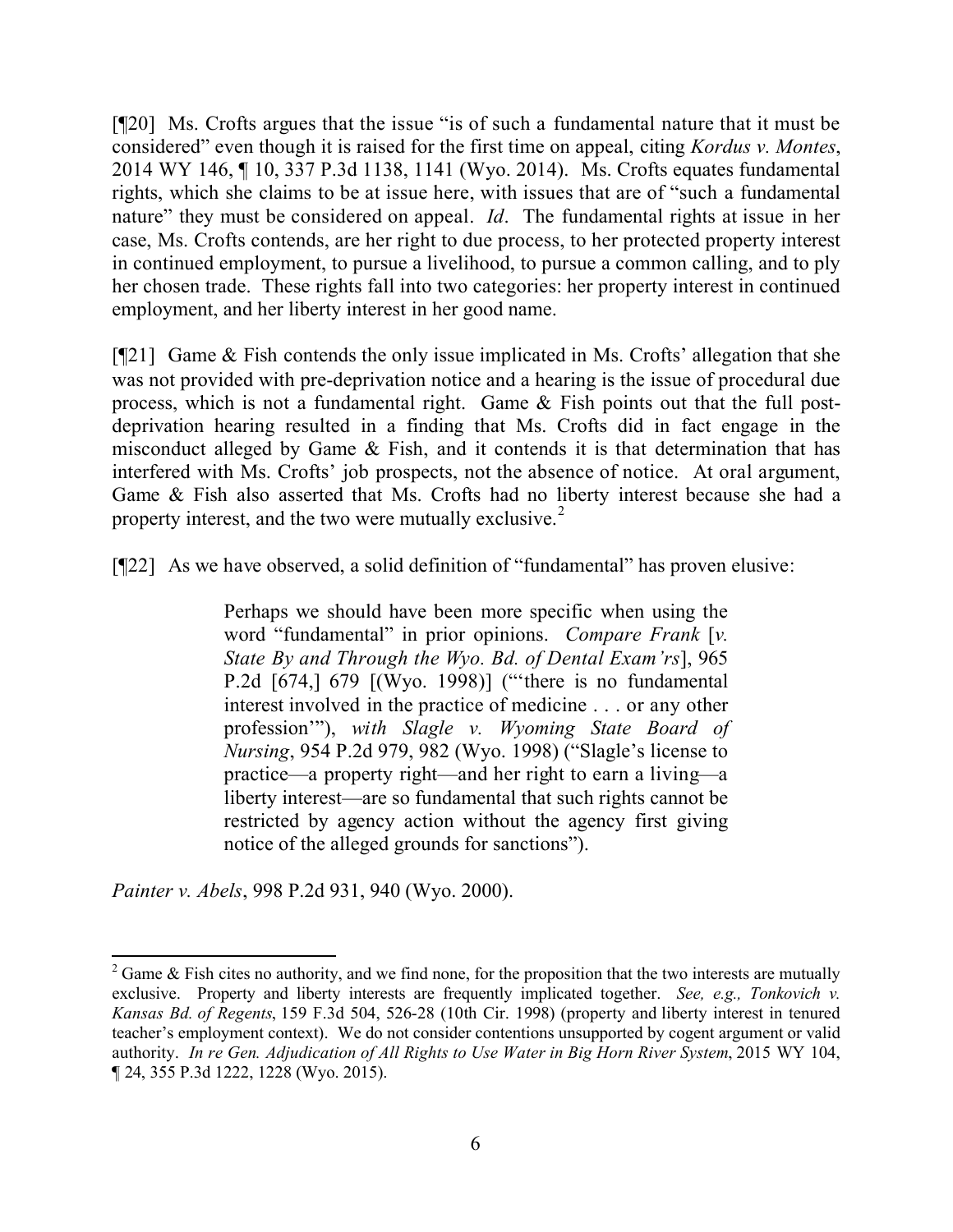[¶23] On the specific question of what issues are of such a fundamental nature as to allow us to consider them for the first time on appeal, we have also recognized a lack of clarity:

> Our case law does not define with precision what issues are of "such a fundamental nature that they must be considered." [*Byrd v. Mahaffey*, 2003 WY 137], ¶¶ 10-11, 78 P.3d [671,] 674 [(Wyo. 2003)]. The fact that the issue is constitutional does not necessarily make it fundamental. For example, in [*WR v. Natrona Cty. Dep't of Family Servs. (In Interest of DG)*], 916 P.2d [991,] 997-98 [(Wyo. 1996)], and *TR* [*v. Washakie Cty. Dep't of Pub. Assistance & Soc. Servs.*], 736 P.2d [712,] 719-20 [(Wyo. 1987)], we refused to address issues concerning the constitutionality of the parental rights termination statutes. In contrast, we considered in *Kordus v. Montes*, 2014 WY 146, ¶ 10, 337 P.3d 1138, 1141 (Wyo. 2014), a claim that application of the statute of limitations to a minor's medical malpractice action violated the fundamental right to access to courts even though the issue was not raised at trial. In *Zupan v. Zupan*, 2010 WY 59, ¶ 34, n.4, 230 P.3d 329, 338, n.4 (Wyo. 2010) we ruled Mother's argument that the residency provision in the divorce decree violated her constitutional right to travel could be considered on appeal even though it was not raised at trial.

*Gjertsen v. Haar*, 2015 WY 56, ¶ 15, 347 P.3d 1117, 1123 (Wyo. 2015). "We have also on occasion said the plain error standard applies in cases where a constitutional issue was not raised below." *Id*. at ¶ 15, 347 P.3d at 1123 n.4 (citing *WR v. Natrona Cty. Dep't of Family Servs. (In Interest of DG)*, 916 P.2d 991, 998 (Wyo. 1996); *TR v. Washakie Cty. Dep't of Pub. Assistance & Soc. Servs.*, 736 P.2d 712, 720 (Wyo. 1987)).

[¶24] An appellant's assertion of a "fundamental right" does not necessarily persuade this Court to consider the issue for the first time on appeal. Rather, we will recognize an exception to the rule "for an issue that 'is of such a *fundamental nature* that it must be considered.'" *Kordus*, 2014 WY 146, ¶ 10, 337 P.3d at 1141 (emphasis added) (quoting *Utley v. Lankford* (*In re Guardianship of Lankford)*, 2013 WY 65, ¶ 28, 301 P.3d 1092, 1101 (Wyo. 2013)). We have "declined to address newly raised issues that present constitutional questions where nothing more is shown to compel the Court's review[,]" *Utley*, 2013 WY 65,  $\sqrt{29}$ , 301 P.3d at 1101, and we have held that:

> [A] petitioner cannot obtain review of procedural errors in the administrative process that were not raised before the agency merely by alleging that every such error violates due process.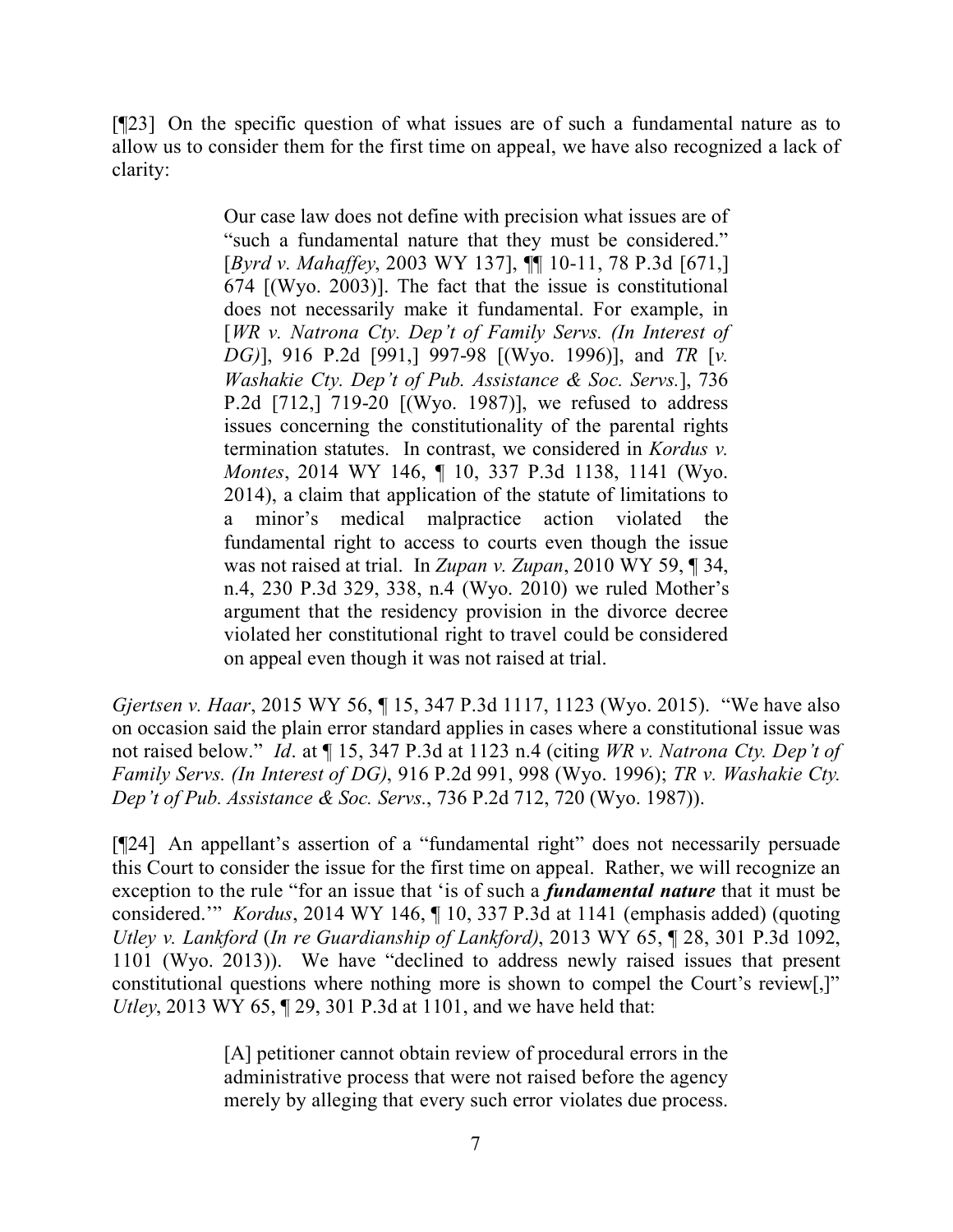"Due process" is not a talismanic term which guarantees review in this court of *procedural errors correctable by the administrative tribunal*.

*State ex rel. Wyo. Workers' Safety & Comp. Div. v. Wright (In re Wright)*, 983 P.2d 1227, 1232 (Wyo. 1999), *overruled in part on other grounds by Torres v. State ex rel. Wyo. Workers' Safety & Comp. Div.*, 2004 WY 92, 95 P.3d 794 (Wyo. 2004) (emphasis in original). Other courts have declined to consider a new issue on appeal, even when it may be an issue of a fundamental nature, because the issue was "not properly developed for review[.]" *Greenwood v. FAA*, 28 F.3d 971, 978 (9th Cir. 1994). In *Greenwood*, the court held that it could not consider the appellant's argument that his equal protection rights were violated by the FAA's nonrenewal of his pilot examiner designation because there was no information in the record regarding his contention that the FAA's decision was motivated by his age. The court held that "[a] limited agency record may preclude review of substantive claims." *Id.*

[¶25] With this background, we turn to the issues which Ms. Crofts contends are of such a fundamental nature that we should consider them despite the fact that they are being raised for the first time on appeal.

## *Deprivation of procedural due process*

[¶26] Ms. Crofts does not challenge the procedure she was provided relating to her termination. She was given prior notice, an opportunity to respond, and a full nameclearing hearing. Rather, her allegations that she was deprived of procedural due process are directed to the two suspensions, to which no liberty interest attaches.

[¶27] In order to establish a procedural due process claim, Ms. Crofts must first demonstrate that she possessed a property or liberty interest. *Cleveland Bd. of Educ. v. Loudermill*, 470 U.S. 532, 541, 105 S.Ct. 1487, 1492, 84 L.Ed.2d 494 (1985). The Fourteenth Amendment does not create property or liberty interests. Rather, the right, if any, must arise out of an independent source, such as state law. *Bd. of Regents of State Colleges v. Roth*, 408 U.S. 564, 577, 92 S.Ct. 2701, 2709, 33 L.Ed.2d 548 (1972). To "assess whether an individual was denied procedural due process, courts must engage in a two-step inquiry: (1) did the individual possess a protected interest such that the due process protections were applicable; and, if so, then (2) was the individual afforded an appropriate level of process." *Montgomery v. City of Ardmore*, 365 F.3d 926, 935 (10th Cir. 2004) (internal quotation marks and citation omitted). In employment cases, the protected interest asserted is generally the property interest in continued employment, and the liberty interest in the employee's "good name and reputation as it affects [her] property interest in continued employment." *Workman v. Jordan*, 32 F.3d 475, 480 (10th Cir. 1994).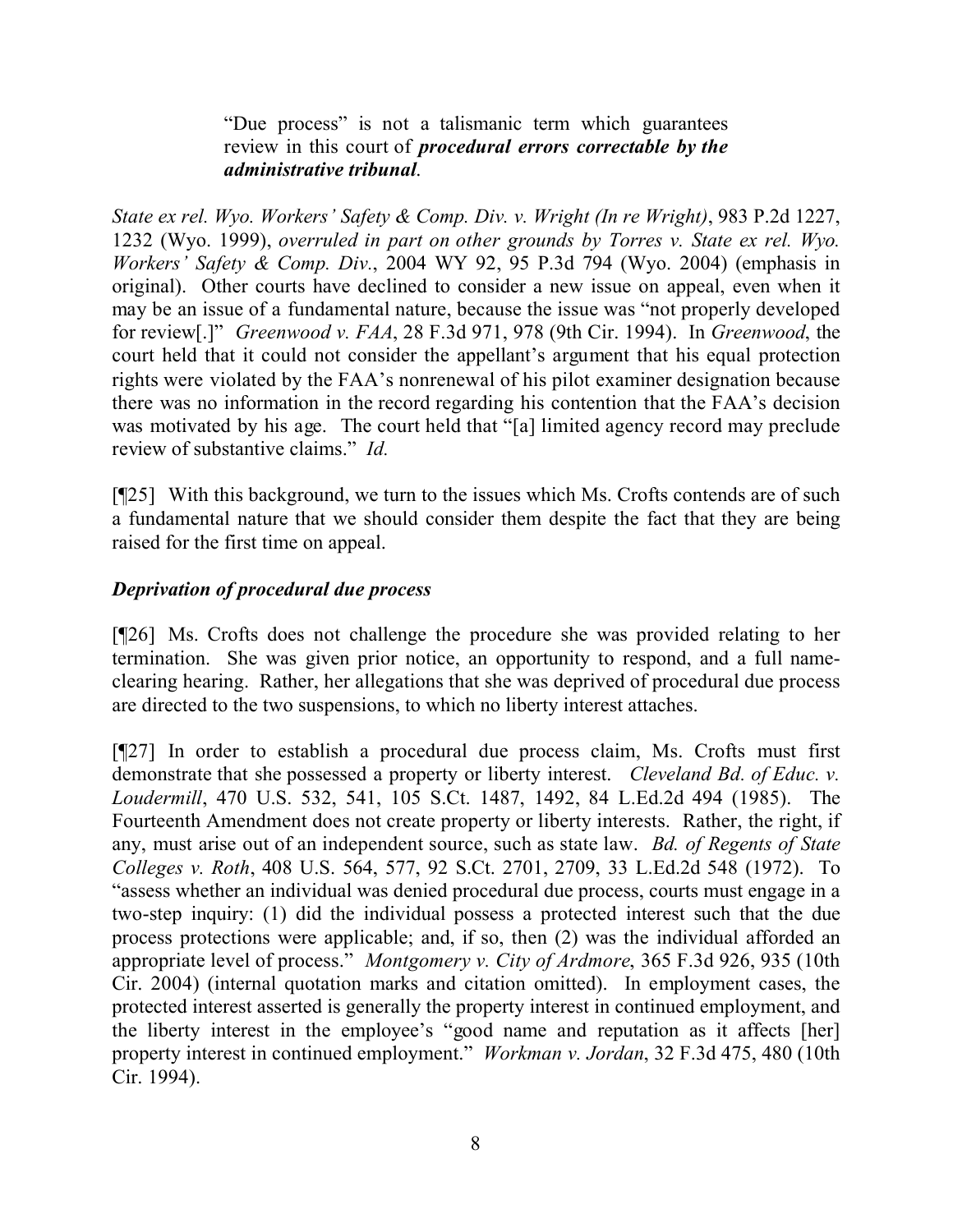[¶28] It is undisputed that Ms. Crofts had a property interest in her continued employment with Game & Fish. *Metz v. Laramie Cty. Sch. Dist. No. 1*, 2007 WY 166, ¶ 29, 173 P.3d 334, 342 (Wyo. 2007). She seems to concede that right may not rise to the level of an issue of such fundamental nature that it must be considered for the first time on appeal, citing *Curtis v. Okla. City Pub. Sch. Bd. of Educ.*, 147 F.3d 1200, 1215 n.17 (10th Cir. 1998) (noting "it is unclear" whether an interest in continued employment is protected by substantive due process). However, Ms. Crofts contends that her liberty interest – the right to pursue a career of her own choosing – is a fundamental right.

[¶29] "Where a person's good name, reputation, honor, or integrity is at stake because of what the government is doing to him, notice and an opportunity to be heard are essential." *Wisconsin v. Constantineau*, 400 U.S. 433, 437, 91 S.Ct. 507, 510, 27 L.Ed.2d 515 (1971).

> In *Board of Regents v. Roth*, 408 U.S. 564, 573, 92 S.Ct. 2701, 2707, 33 L.Ed.2d 548 (1972), we explained that the dismissal of a government employee accompanied by a "charge against him that might seriously damage his standing and associations in his community" would qualify as something "the government is doing to him," so as to trigger the due process right to a hearing at which the employee could refute the charges and publicly clear his name.

*Owen v. City of Independence, Mo.*, 445 U.S. 622, 633 n.13, 100 S.Ct. 1398, 1406 n.13, 63 L.Ed.2d 673 (1980).

[¶30] In the employment context, liberty interests involve: "1) the protection of [the employee's good name, reputation, honor, and integrity, and 2) [the employee's] freedom to take advantage of other employment opportunities." *Conaway v. Smith*, 853 F.2d 789, 794 (10th Cir. 1988). To support a claim for violation of her liberty interests without due process, Ms. Crofts must show that Game  $\&$  Fish made statements that: (1) impugned her "good name, reputation, honor, or integrity;" (2) were false; (3) occurred in the course of her termination or will foreclose other employment opportunities; and (4) were published. *Workman*, 32 F.3d at 481; s*ee also Paul v. Davis*, 424 U.S. 693, 710, 96 S.Ct. 1155, 1165, 47 L.Ed.2d 405 (1976) (for a liberty interest to attach, "the defamation had to occur in the course of the termination of employment"). The Tenth Circuit has "clarified that the third element of this test is conjunctive, and that in order to satisfy it, the employee must show both that the defamatory statement occurred in the course of employment termination and that it will foreclose other employment opportunities." *Bjorklund v. Miller*, 467 Fed. Appx. 758, 767 (10th Cir. 2012).

[¶31] Ms. Crofts might contend that the findings of dishonesty associated with her two suspensions do give rise to a liberty interest because they foreclose her ability to take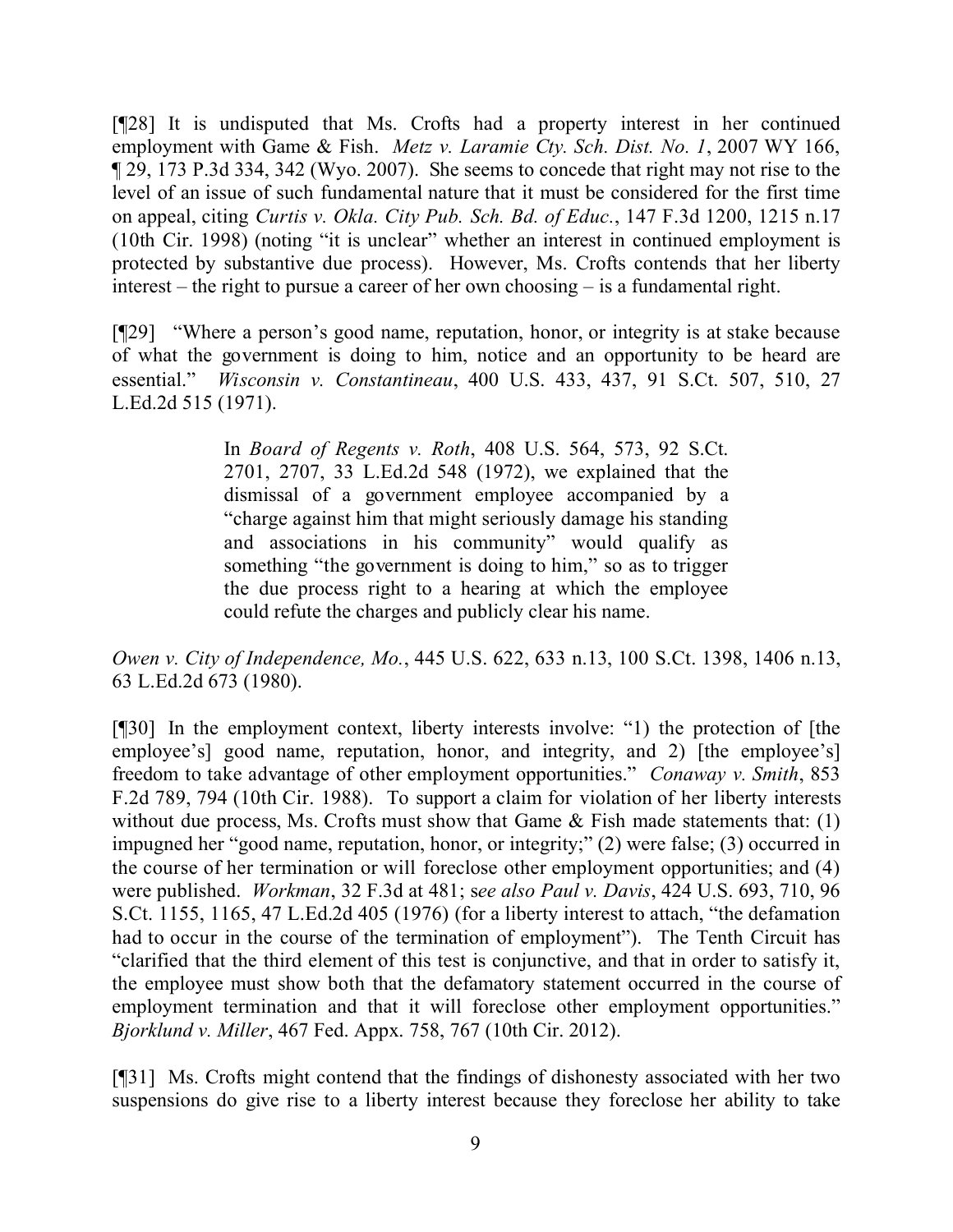advantage of other employment opportunities. *See, e.g., Miller v. City of Mission, Kan.*, 705 F.2d 368, 373 (10th Cir. 1983). However, she cites no authority for the proposition that the suspensions alone are sufficient to support a liberty interest claim. Further, and equally troubling, the record is inadequate for this Court to find that either or both of Ms. Crofts' suspensions actually would limit her freedom to take advantage of other employment opportunities. "A sufficient administrative record is one that permits informed judicial evaluation of the issues raised. . . . A limited agency record may preclude review of substantive claims." *Greenwood*, 28 F.3d at 978 (citing *Southern Cal. Aerial Advertisers' Ass'n v. FAA*, 881 F.2d 672, 676 (9th Cir. 1989)).

[¶32] We hold that neither the property interest nor the liberty interest asserted by Ms. Crofts adequately supports a due process claim "of such a fundamental nature that it must be considered" for the first time on appeal.

# *II. Did the OAH lack jurisdiction over Ms. Crofts' appeal?*

[¶33] Ms. Crofts contends that the hearing examiner did not have jurisdiction to hear her personnel appeal because the head of Game & Fish did not properly delegate authority to her two supervisors to issue the suspensions, contrary to the state's personnel rules. Ms. Crofts asserts the rules only authorize an agency head to suspend or discharge a permanent employee, unless that authority is delegated in writing. State of Wyoming Personnel Rules, ch. 1 § 4(b)(i) (effective November 2, 2009), and ch. 11 § 3(b), (d) (effective December 7, 2001).<sup>3</sup> She claims that the two supervisors who signed her suspension letters lacked this requisite written authority. Therefore, she argues, the suspensions in her case were void because they were improperly issued, and her dismissal is also void because it was based, in part, on the two prior suspensions. She goes on to argue that, since the suspensions and termination were void, the OAH had no jurisdiction over the personnel appeal that she filed.

[¶34] Ms. Crofts claims that she raised the question of authority at the hearing when her attorney attempted to introduce facts concerning Mr. Ehlebracht's authority to issue the three-day suspension.

> Q. [Ms. Crofts' attorney]: On April 25, 2012, you received a notice of disciplinary suspension without pay for three days; is that correct?

> > A. [Ms. Crofts]: That's correct.

 $\overline{a}$ 

 $3$  Game  $\&$  Fish takes issue with this reading of the language of the rules. We will not address that issue because we decide the case on other grounds.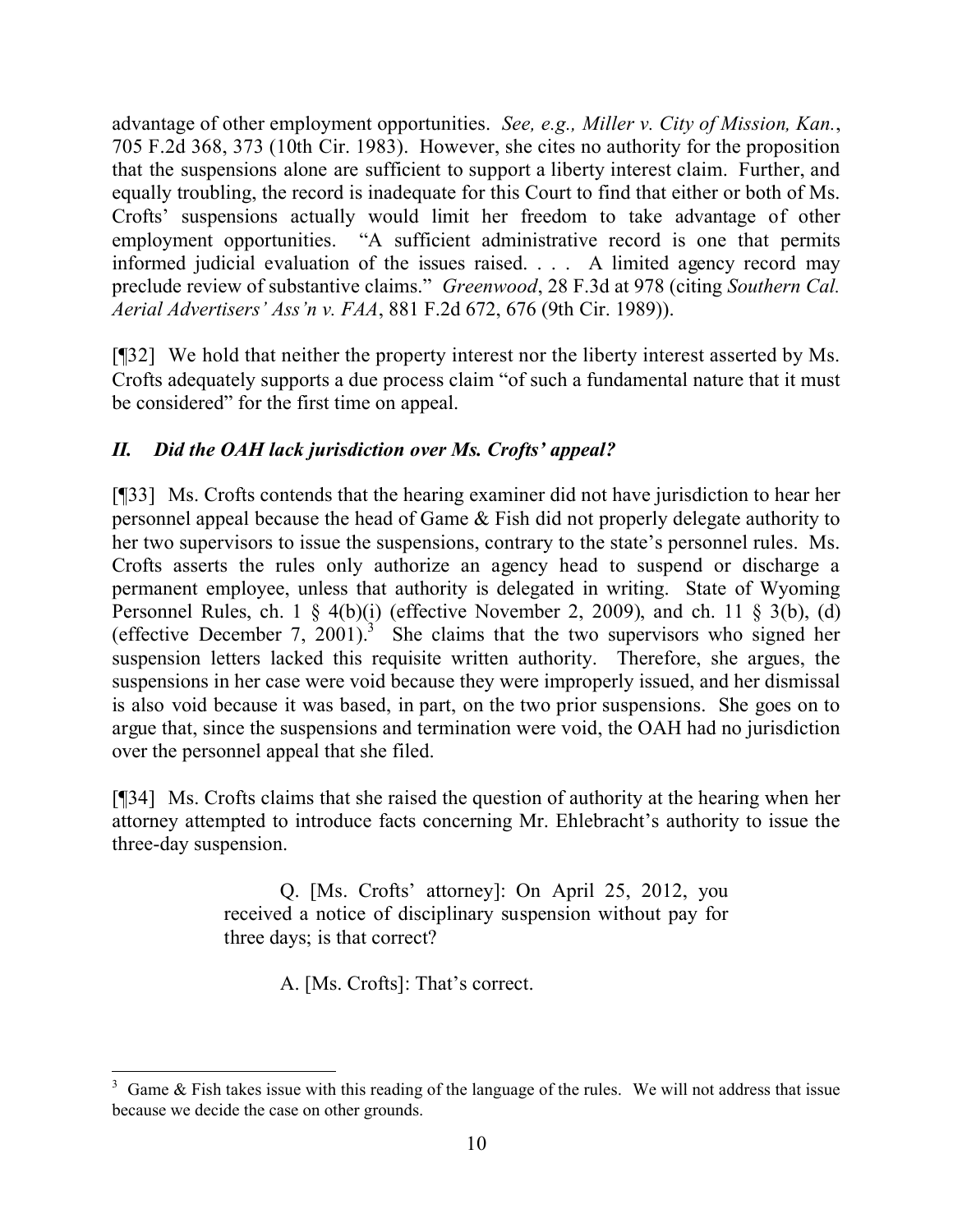Q. And that was issued by Mr. Ehlebracht; is that correct?

A. Yes it was.

Q. I believe you've had some questions as to whether Mr. Ehlebracht had the authority to issue that disciplinary suspension?

A. Correct.

Q. What is your question? What are your concerns about that?

A. As I read the disciplinary policy, the only person that can issue suspensions without pay or dismissal is the agency head. However, the agency head may delegate his duties to another person in writing to perform those actions on his behalf, and that supervisors are, according to policy, only allowed to write written reprimands, whereas [Mr.] Ehlebracht had – as we found out later, did not have written permission to act on behalf of the agency head, nor was he – and it was not a written reprimand that he issued. It was actually a suspension without pay.

[Attorney for Game & Fish]: And I'm going to object and move to strike that entire response. Procedural issues have been ruled outside of this matter, including procedural issues that was [sic] specifically part of respondent's motion in limine, and that – that OAH has already ruled on.

[Ms Crofts' attorney]: I don't believe that's been ruled on, and the question is whether or not Mr. Ehlebracht had the authority to do so.

[¶35] In order to preserve an issue for appeal, it must be called to the attention of the trial court in a "clear or meaningful manner." *Kisling*, 2013 WY 91, ¶ 16, 305 P.3d at 1163.

> Father's position is that an issue may be raised by implication from the pleadings, or that the mere mentioning of an issue is sufficient to preserve it for appeal. This notion runs contrary to both the purpose of the rule and our established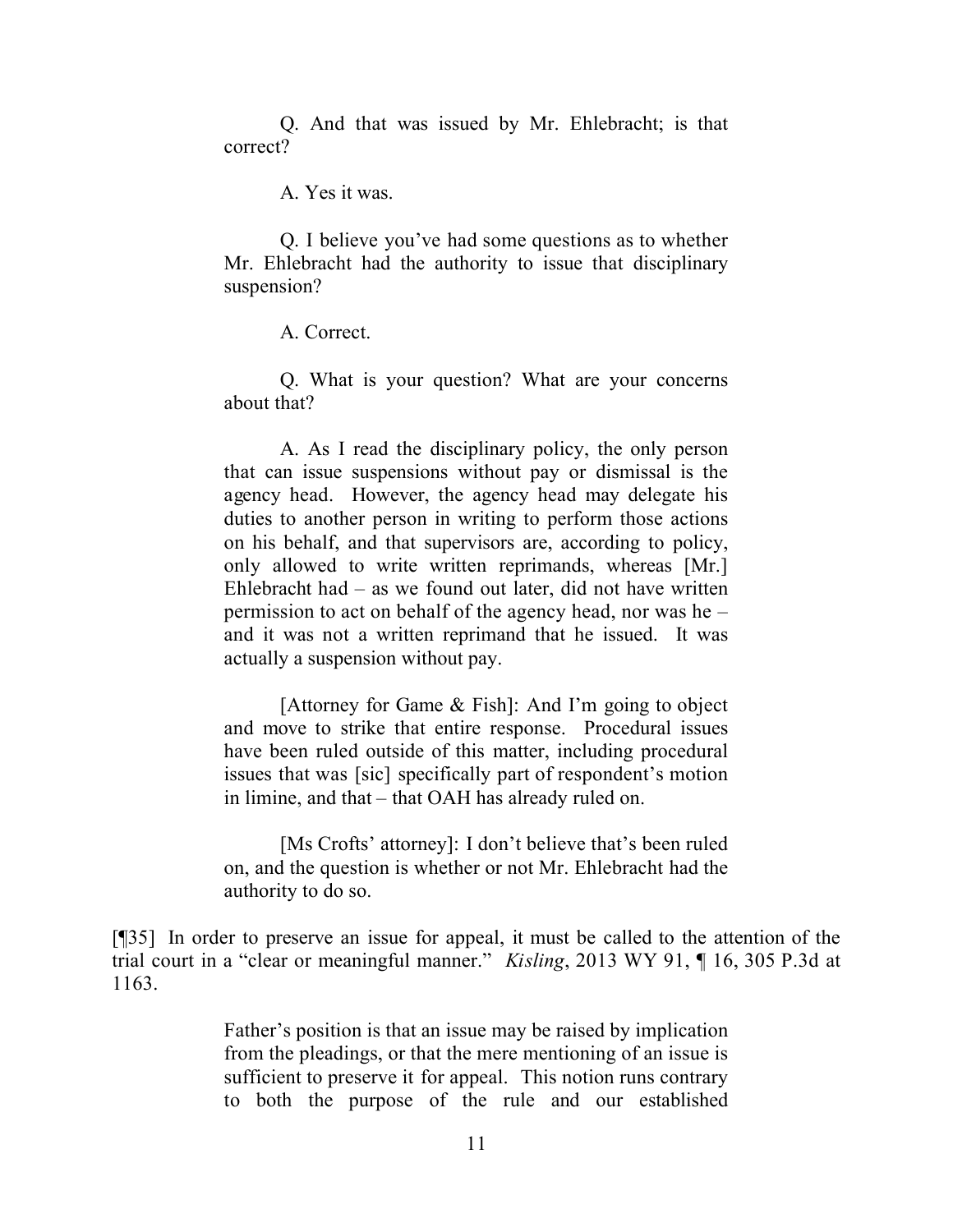jurisprudence. We have held that we will not consider issues that were not raised below in any meaningful manner. . . . It is a basic premise of appellate practice that to preserve an issue for appeal, that issue must be called to the attention of the trial court in a clear manner.

*Yates v. Yates*, 2003 WY 161, ¶ 15, 81 P.3d 184, 189 (Wyo. 2003) (internal citations and quotation marks omitted).

[¶36] Ms. Crofts' cited testimony was insufficient to call the issue to the attention of the OAH in a clear and meaningful manner. Game & Fish's attorney objected to the introduction of this evidence and the OAH had already ruled that procedural evidence would not be admitted. Ms. Crofts dropped the line of questioning and failed to make an offer of proof on the subject. *See Guy-Thomas v. Thomas*, 2015 WY 35, ¶ 12, 344 P.3d 782, 786 (Wyo. 2015) ("[A]n offer of proof should have been made so that we would know what would have been presented[.]").

[¶37] Ms. Crofts did raise the issue in her appeal to the district court. There, however, she only contended that the suspensions were procedurally deficient because they were improperly issued. She did not argue that the deficiency deprived the OAH of jurisdiction. The district court correctly refused to consider the question, as she had not raised it below. This appeal is the first time Ms. Crofts has set forth the argument that the alleged procedural deficiencies raise a jurisdictional question.

[¶38] The question of jurisdiction is one that cannot be waived and may be raised for the first time on appeal. *Meima v. Broemmel*, 2005 WY 87, ¶ 56, 117 P.3d 429, 447 (Wyo. 2005).

> "'Jurisdiction' refers to 'a court's adjudicatory authority.'" *Reed Elsevier, Inc. v. Muchnick*, 559 U.S. 154, 160, 130 S.Ct. 1237, 1243, 176 L.Ed.2d 18 (2010) (citation omitted). There are two types of jurisdiction—personal jurisdiction and subject matter jurisdiction. *Id.* at 160–61, 130 S.Ct. at 1243. Personal jurisdiction refers to the power of a court to make an adjudication applicable to a person, while subject matter jurisdiction refers to the power of a court to hear and determine certain classes of cases. *Id.*

*Circuit Court of the Eighth Judicial Dist. v. Lee Newspapers*, 2014 WY 101, ¶ 33, 332 P.3d 523, 533 (Wyo. 2014); s*ee also Birkle v. State ex rel. Wyo. Workers' Safety & Comp. Div.*, 2007 WY 9, ¶¶ 5-6, 11, 150 P.3d 187, 189-90 (Wyo. 2007) (principles of jurisdiction apply to administrative agencies). Ms. Crofts argues that the OAH lacked subject matter jurisdiction to decide her personnel appeal.